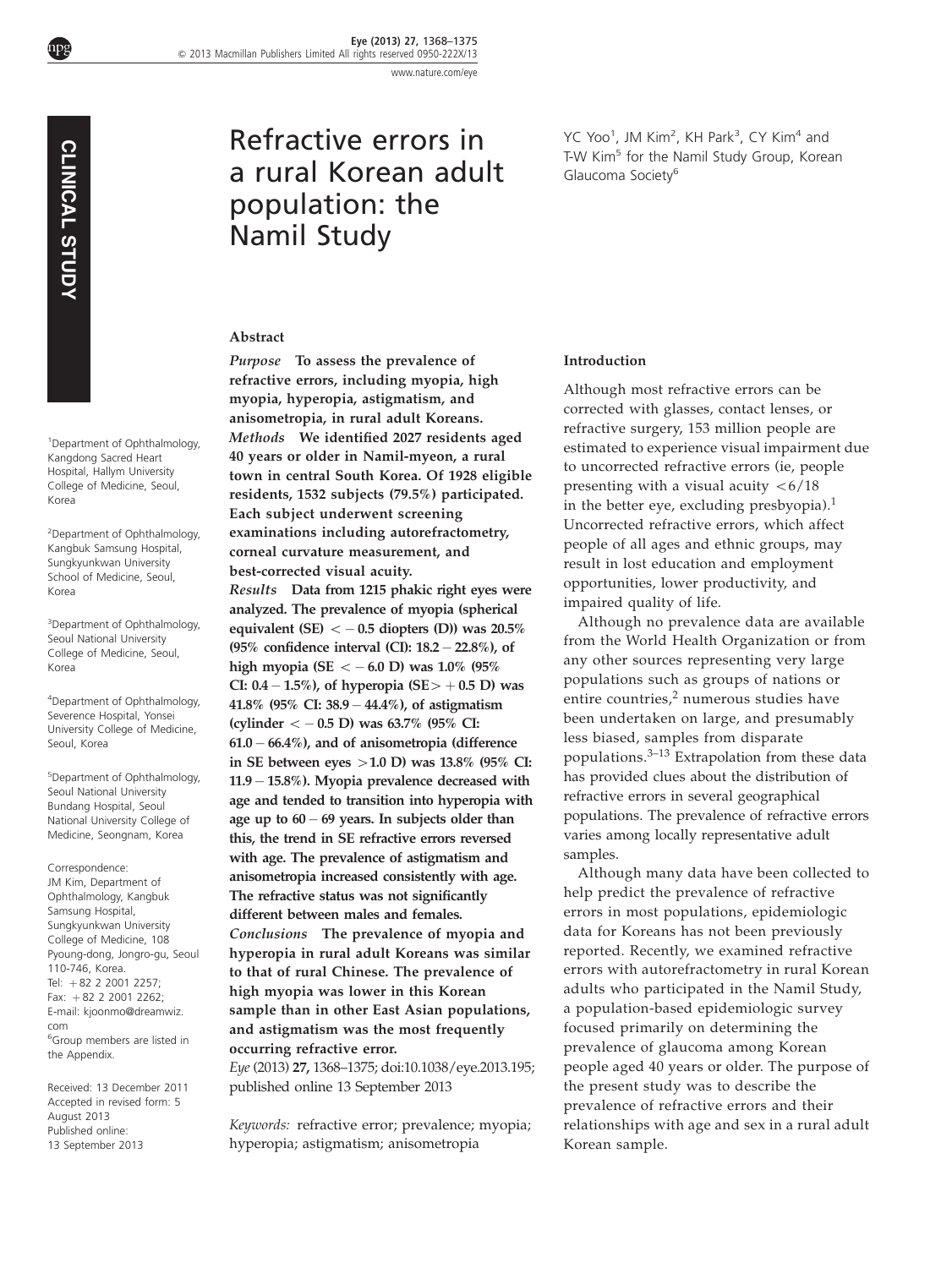# Materials and methods

# Study design

The detailed methods of the Namil Study are described elsewhere,[14](#page-7-0) and are summarized below. The Namil Study was conducted in the Namil-myeon area in central South Korea, an inland, rural, agricultural area, between November 2007 and February 2008. All residents of Namil-myeon aged 40 years or older, identified using the resident registration of town inhabitants maintained by the municipal office, were encouraged to participate in an epidemiological survey to determine the prevalence of glaucoma. Notices addressed to all residents encouraged participation in the study. The study protocol adhered to the tenets of the Declaration of Helsinki and the municipal law of the Province of Chungcheonganm-do and was approved by the ethics committee of Chungnam National University Hospital and registered on the website Clinical Trials.gov (registration number: NVT00727168). Written informed consent was obtained from all participants.

During the glaucoma screening examinations, all participants were interviewed regarding their medical history of ocular or systemic diseases and underwent measurements of non-cycloplegic refraction and corneal curvature with an autorefractometer (KR-8800, Topcon, Tokyo, Japan). The refractive error was measured in 0.25-diopter (D) increments, and the cylinder was recorded in a negative form. If the autorefractometer did not generate valid readings, the measurement was considered to have failed. The average of three measurements was recorded. The intra-observer repeatability as presented by intraclass correlation coefficient was 0.992 (95% confidence interval (CI): 0.986 - 0.996). Visual acuity was measured using Han's vision chart (Han Medical, Seoul, Korea) at a distance of 5 m. In participants presenting with a visual acuity of  $<$  0.8 in either eye, corrected visual acuity was assessed using previously measured objective autorefraction data. Additionally, ocular examinations were performed, including slit-lamp examinations with nuclear sclerosis grading  $(N1 - 6)$  of the lens according to the Lens Opacities Classification System III,<sup>[15](#page-7-0)</sup> intraocular pressure measurement using Goldmann applanation tonometry, and fundus photography (TRC-NW200, Topcon).

## **Definitions**

The data from the autorefractometer were converted into spherical equivalents (SEs), which are equal to the algebraic sum of the value of the sphere and half the cylindrical value. Because SE values were strongly correlated (concordance correlation coefficient  $r_c = 0.818$ and 95% CI $=(0.798-0.836)$ ) between the right and left

eyes ( $n = 1167$ ), refraction data for the right eyes were arbitrarily chosen to define myopia, high myopia, hyperopia, and refractive astigmatism. Myopia was defined as an SE  $<-0.5$  D, and high myopia was further defined as an SE  $<-6.0$  D; hyperopia was defined as an  $SE$   $> +0.5$  D, and anisometropia was defined as a difference of  $>1.0$  D in the SEs of the right and left eyes. Refractive astigmatism was defined as a negative cylindrical value  $\langle -0.5 \text{ or } -1.0 \text{ D} \text{ without reference to}$ the axis. These definitions were chosen in order to compare our data with those published in the literature.

# Statistical analysis

For statistical analysis, each refractive error was coded as a separate binary variable in terms of presence or absence; for example, myopic versus nonmyopic. Logistic regression was used to determine the association between the prevalence of refractive errors and age or sex. Statistical analyses were performed using SPSS software version 15.0 (SPSS Inc., Chicago, IL, USA) and  $P$ -values  $< 0.05$  were considered significant.

## Results

Of the 3104 residents registered at the municipal office in 2006, there were 2027 residents aged  $\geq$  40 years (1105 women and 922 men). At the end of the screening period (28 February 2008), 1928 residents were eligible; 20 had died, and 79 had moved from the Namil area or could not be located in Namil-myeon. Among these, 1532 subjects (887 women and 645 men) participated in the screening examination for a participation rate of 79.5%. The participation rates for each age group are shown in [Table 1](#page-2-0). The participation rates were generally greater in the older age groups. The mean age of the 396 nonparticipants ( $62.5 \pm 14.0$  years, mean  $\pm$  standard deviation) was younger than that of the participants  $(64.1 \pm 11.5 \text{ years})$  according to an independent *t*-test  $(P = 0.03)$ .

With regard to the right eyes of the 1532 examined subjects, 134 had undergone prior cataract surgery with or without intraocular lens placement, 138 had inappropriate refractive data due to pterygium, corneal opacities, or severe dense cataract or other media opacities, 5 had prostheses or severe anomalies of anterior or posterior segments due to ocular disease or trauma, 3 had congenital strabismus, and 37 had no results or unreliable results from the autorefractometer. This left 1215 phakic subjects with appropriate refractive data for their right eyes for further analysis. Details of the enrollment and dropout through the process of the study are displayed in [Figure 1](#page-2-0). The 317 subjects excluded from our analysis were older (independent  $t$ -test,  $P < 0.001$ )

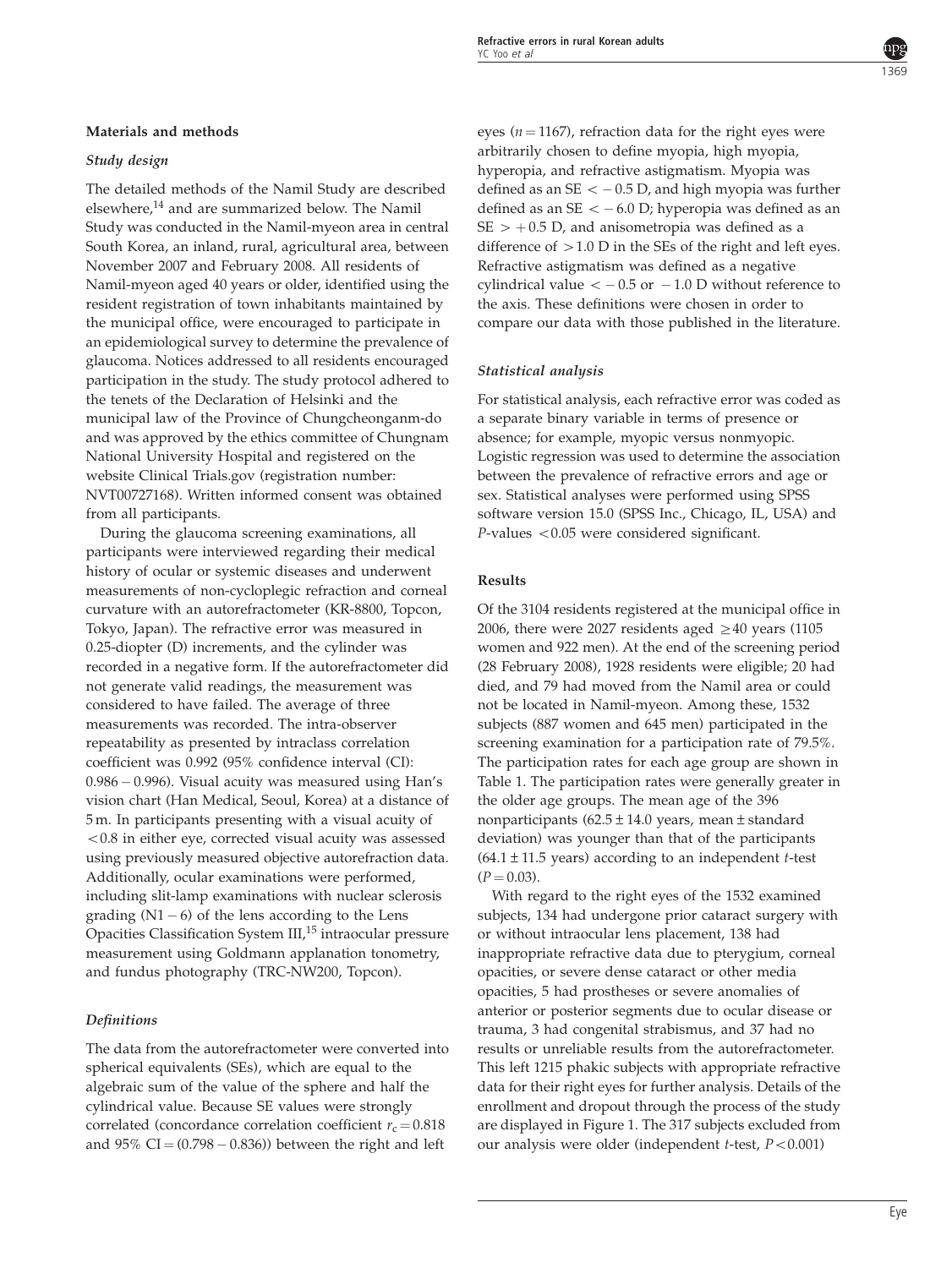<span id="page-2-0"></span>

| Age (years) | Men           |                                                                                                  |      |      | <b>Women</b> |      | Men and Women |      |              |
|-------------|---------------|--------------------------------------------------------------------------------------------------|------|------|--------------|------|---------------|------|--------------|
|             | Residents (n) | Participants (n) Rate (%) Residents (n) Participants (n) Rate (%) Residents (n) Participants (n) |      |      |              |      |               |      | Rate $(\% )$ |
| $40 - 49$   | 171           | 101                                                                                              | 59.1 | 152  | 110          | 72.4 | 323           | 211  | 65.3         |
| $50 - 59$   | 211           | 160                                                                                              | 75.8 | 196  | 161          | 82.1 | 407           | 321  | 78.9         |
| $60 - 69$   | 211           | 173                                                                                              | 81.9 | 304  | 257          | 84.5 | 515           | 430  | 83.5         |
| $70 - 79$   | 203           | 170                                                                                              | 83.7 | 319  | 276          | 87.1 | 522           | 446  | 85.4         |
| $\geq 80$   | 56            | 41                                                                                               | 73.2 | 105  | 83           | 79.0 | 161           | 124  | 77.0         |
| Total       | 852           | 645                                                                                              | 75.7 | 1076 | 887          | 82.4 | 1928          | 1532 | 79.5         |

Table 1 Participation rates for each age group



Figure 1 Flow diagram of the enrollment and dropout.

and included more females (chi-square test,  $P = 0.001$ ) than the group of accepted subjects. We were able to analyze anisometropia after excluding an additional 48 subjects whose refractive data for their left eyes were not appropriate for analysis for similar reasons to those mentioned above. The mean age of the 1215 remaining subjects was  $62.19 \pm 11.18$  years (range,  $40 - 99$  years), and 675 of the subjects (55.6%) were female. Female subjects (62.95 $\pm$ 11.06 years) tended to be older than male subjects  $(61.24 \pm 11.27 \text{ years})$  (independent *t*-test,  $P = 0.004$ .

In our study sample, the mean refractive error, expressed in terms of SE, was  $+0.20 \pm 1.93$  D (median:  $+$  0.25 D; range:  $-$  22.38 to  $+$  5.88 D). [Figure 2](#page-3-0) shows the distribution of SE refractive errors in the study sample. The distribution was slightly skewed toward hyperopia (skewness:  $-4.26 \pm 0.07$ ) and had a high peak and thin tail (kurtosis:  $38.03 \pm 0.14$ ). The crude prevalence of refractive errors is summarized in [Table 2.](#page-3-0) In a binary logistic regression analysis model using age and sex as variables, both myopia (SE  $<-0.5$  D) and hyperopia

 $(SE > +0.5 \text{ D})$  were significantly associated with age (odds ratio  $\text{(OR)} = 0.974$  (95% CI: 0.961 – 0.986) and 1.085  $(95\% \text{ CI: } 1.071 - 1.098)$ , respectively;  $P < 0.001$ ). The myopic refractive error most prevalent in the youngest age group decreased and tended to transition into hyperopic refractive error with age up to the  $60 - 69$ year-old age group. In subjects older than the  $60 - 69$ year-old age group, the trend of SE refractive errors reversed; the prevalence of myopia increased and that of hyperopia decreased with age up to over than 80 years. Female sex was not associated with the prevalence of myopia (OR = 1.229; 95% CI: 0.924 – 1.635; P = 0.156) and hyperopia (OR = 1.277; 95% CI: 0.994 – 1.642; *P* = 0.056). However, men tended to have more myopic refractive errors in the oldest age group (chi-square test,  $P = 0.02$ ). The prevalence of high myopia (SE  $<-6.0$  D) was associated with age (OR =  $0.916$ ;  $95\%$  CI:  $0.865 - 0.970$ ;  $P = 0.003$ ) while that was not associated with female sex  $(OR = 3.128; 95\% \text{ CI: } 0.850 - 11.509; P = 0.086).$ 

The mean astigmatic refractive error in the study sample was  $-0.98 \pm 0.77$  D (median: 0.75 D; range:  $-5.5 - 0$  D). The frequency distribution of refractive astigmatism is shown in [Figure 2](#page-3-0). Refractive astigmatism did not follow a Gaussian distribution curve but was instead skewed rightward (skewness: 1.36±0.07). Most subjects (63.7%) had refractive astigmatism of  $> -0.5$  D and 423 subjects (34.8%) had refractive astigmatism of  $> -1.0$  D. In a binary logistic regression analysis model using age and sex, the prevalence of refractive astigmatism (cylinder  $<-0.5$  D) varied significantly by age (OR = 1.062; 95% CI: 1.050 – 1.704; P < 0.001). However, sex was not associated with the prevalence of refractive astigmatism (OR = 1.138; 95% CI: 0.889 – 1.457;  $P = 0.304$ .

Among 1167 subjects in whom both eyes were eligible, the mean absolute difference in SE between the right and left eyes was  $0.63 \pm 1.07$  D (median: 0.38 D; range: 0 - 20.38 D). As shown in [Figure 2](#page-3-0), the distribution curve of anisometropia did not follow a Gaussian distribution, but was instead skewed to the right (skewness:  $8.35 \pm 0.07$ ) with a high peak and thin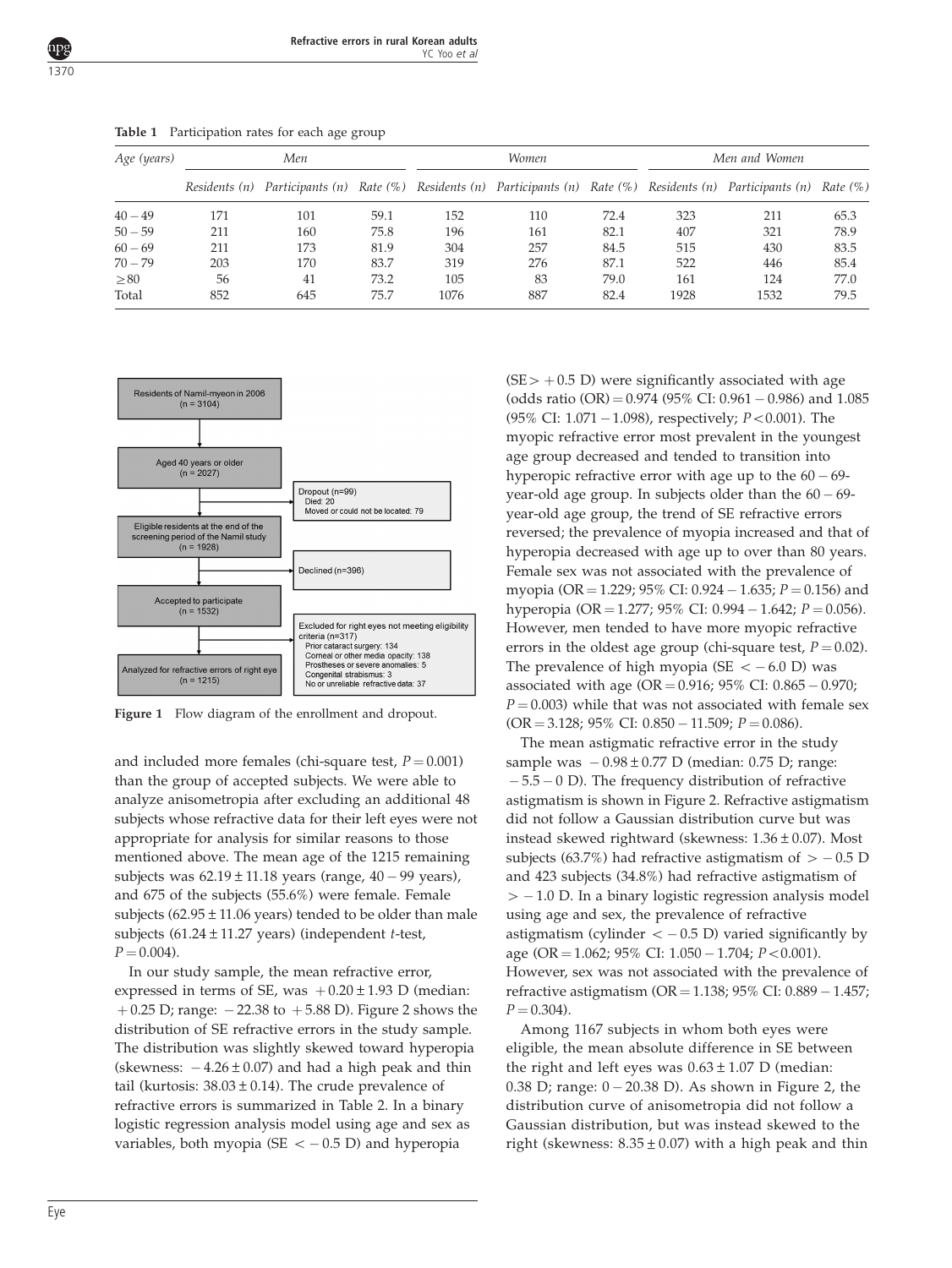<span id="page-3-0"></span>

Figure 2 Histograms showing the frequency distributions of spherical equivalent (a) and astigmatic refractive error (b) in the right eyes of 1215 subjects and anisometropia (c) in 1167 subjects.

| Age<br>(years) | $\mathfrak n$ | Emmetropia<br>$(-0.5~to~+0.5~D)$ | Myopia<br>$(< -0.5 D)$ | High myopia<br>$(< -6.0 D)$ | Hyperopia<br>$(> +0.5 D)$ | Refractive astigmatism<br>$(< -0.5 D)$ | Anisometropia<br>(>1.0 D) |
|----------------|---------------|----------------------------------|------------------------|-----------------------------|---------------------------|----------------------------------------|---------------------------|
| Men            |               |                                  |                        |                             |                           |                                        |                           |
| $40 - 49$      | 96            | $66.7$ $(57.2 - 76.1)$           | $29.2(20.1 - 38.3)$    | $1.0(0-5.0)$                | $4.2(0.0-8.2)$            | 32.3 (22.9–41.6)                       | $6.3(1.4-11.2)$           |
| $50 - 59$      | 145           | 56.6 (48.5–64.6)                 | $17.9(11.7-24.2)$      | $0.7(0-2.1)$                | $25.5(18.4 - 32.6)$       | 51.0 (42.9-59.2)                       | $5.5(1.8-9.2)$            |
| $60 - 69$      | 149           | 35.6 (27.9-43.3)                 | $12.1(6.8-17.3)$       | 0(NA)                       | $52.3(44.3 - 60.4)$       | $69.1 (61.7 - 76.5)$                   | $15.1(9.3-20.9)$          |
| $70 - 79$      | 124           | 27.4 (19.6–35.3)                 | $13.7 (7.7 - 19.8)$    | 0(NA)                       | 58.9 (50.2–67.5)          | 79.8 (72.8-86.9)                       | 34.2 (25.7-42.7)          |
| > 80           | 26            | $7.7(0.0-17.9)$                  | 53.8 (34.7–73.0)       | 0(NA)                       | 38.5 (19.8-57.2)          | 84.6 (70.7-98.5)                       | $50.0(30.0 - 70.0)$       |
| All            | 540           | 43.5 (39.3-47.7)                 | $19.1(15.8-22.4)$      | $0.4(0-1.3)$                | 37.4 (33.0-41.1)          | $60.9(56.8-65.0)$                      | $16.8(13.6-20.0)$         |
| <b>Women</b>   |               |                                  |                        |                             |                           |                                        |                           |
| $40 - 49$      | 102           | 55.9 (46.2–65.5)                 | $42.2(32.6 - 51.7)$    | $2.9(0-6.2)$                | $2.0(0-4.7)$              | $46.1(36.4 - 55.8)$                    | $8.0(2.7-13.3)$           |
| $50 - 59$      | 143           | $46.9(38.7 - 55.0)$              | 23.8 (16.8–30.8)       | $2.8(0.1-5.5)$              | 29.4 (21.9-36.8)          | 56.6 (48.5–64.8)                       | $6.3$ $(2.3-10.3)$        |
| $60 - 69$      | 222           | $22.5(17.0-28.0)$                | $14.0(9.4-18.5)$       | $0.9(0-2.1)$                | $63.5(57.2 - 69.8)$       | $68.5(62.4 - 74.6)$                    | $16.4(11.5-21.3)$         |
| $70 - 79$      | 171           | 24.0 (17.6-30.4)                 | $17.5(11.8-23.2)$      | $0.6(0-1.8)$                | 58.5 (51.1–65.9)          | 76.7 (70.3-83.0)                       | $25.0(18.5 - 31.5)$       |
| > 80           | 37            | $21.6(8.4 - 34.9)$               | $21.6(8.4 - 34.9)$     | 0(NA)                       | 56.8 (40.8-72.7)          | $91.9(83.1 - 100.0)$                   | 39.4 (22.7–56.1)          |
| All            | 675           | $33.0(29.5 - 36.6)$              | $21.6(18.5 - 24.7)$    | $1.5(0.6-2.4)$              | 45.3 (41.6-49.1)          | $65.9(62.4 - 69.5)$                    | $16.3(13.5-19.1)$         |
| Men and women  |               |                                  |                        |                             |                           |                                        |                           |
| $40 - 49$      | 198           | $62.1(55.4 - 68.9)$              | $35.9(29.2 - 42.5)$    | $2.0(0.3-4.7)$              | $3.0(0.6 - 5.4)$          | 39.4 (32.6–46.2)                       | $7.2(3.6-10.8)$           |
| $50 - 59$      | 288           | $51.7(46.0 - 57.5)$              | $20.8(16.1-25.5)$      | $1.7(0.2 - 3.2)$            | 27.4 (22.3-32.6)          | 53.8 (48.1-59.6)                       | $5.9(3.2 - 8.6)$          |
| $60 - 69$      | 371           | 27.8 (23.2-32.3)                 | $13.2(9.8-16.7)$       | $0.5(0.0-1.2)$              | 59.0 (54.0–64.0)          | $68.7(64.0 - 73.5)$                    | $15.9(12.1-19.7)$         |
| $70 - 79$      | 295           | $25.4(20.5-30.4)$                | $15.9(11.8-20.1)$      | $0.3(0.0-0.9)$              | 58.6 (53.0–64.3)          | 78.0 (73.2-82.7)                       | $28.8(23.6 - 34.0)$       |
| > 80           | 63            | $15.9(6.8-24.9)$                 | 34.9 (23.1-46.7)       | $0.0$ (NA)                  | 49.2 (36.9-61.6)          | 88.9 (81.1-96.6)                       | 43.9 (31.0-56.8)          |
| All            | 1215          | 37.7 (35.0-40.4)                 | $20.5(18.2 - 22.8)$    | $1.0(0.5-1.7)$              | 41.8 (39.0-44.6)          | $63.7(61.0 - 66.4)$                    | $16.5(14.4-18.6)$         |

D, diopters.

Prevalence (%) is shown with 95% confidence intervals in parentheses.

Prevalence of anisometropia was calculated after excluding 48 subjects whose refractive data for left eyes were not appropriate for analysis  $(n = 1167)$ .

tail (kurtosis:  $116.28 \pm 0.14$ ). One hundred and sixty-five subjects (13.8%) had anisometropia of  $>$  1.0 D. The prevalence of anisometropia (SE  $>1.0$  D) had a tendency to increase with age  $(OR = 1.092; 95\% \text{ CI:})$  $1.072 - 1.112$ ;  $P < 0.001$ ). Sex was not associated with the prevalence of anisometropia ( $OR = 0.759$ ;  $95\%$  CI:  $0.536 - 1.075; P = 0.121$ 

#### Discussion

This report is the first large-scale, population-based, cross-sectional survey of refractive errors in adult Koreans. Consistent with the findings of previous large-scale epidemiologic surveys,  $5,11$  the distribution of the SE refractive statuses of rural adult Koreans

1371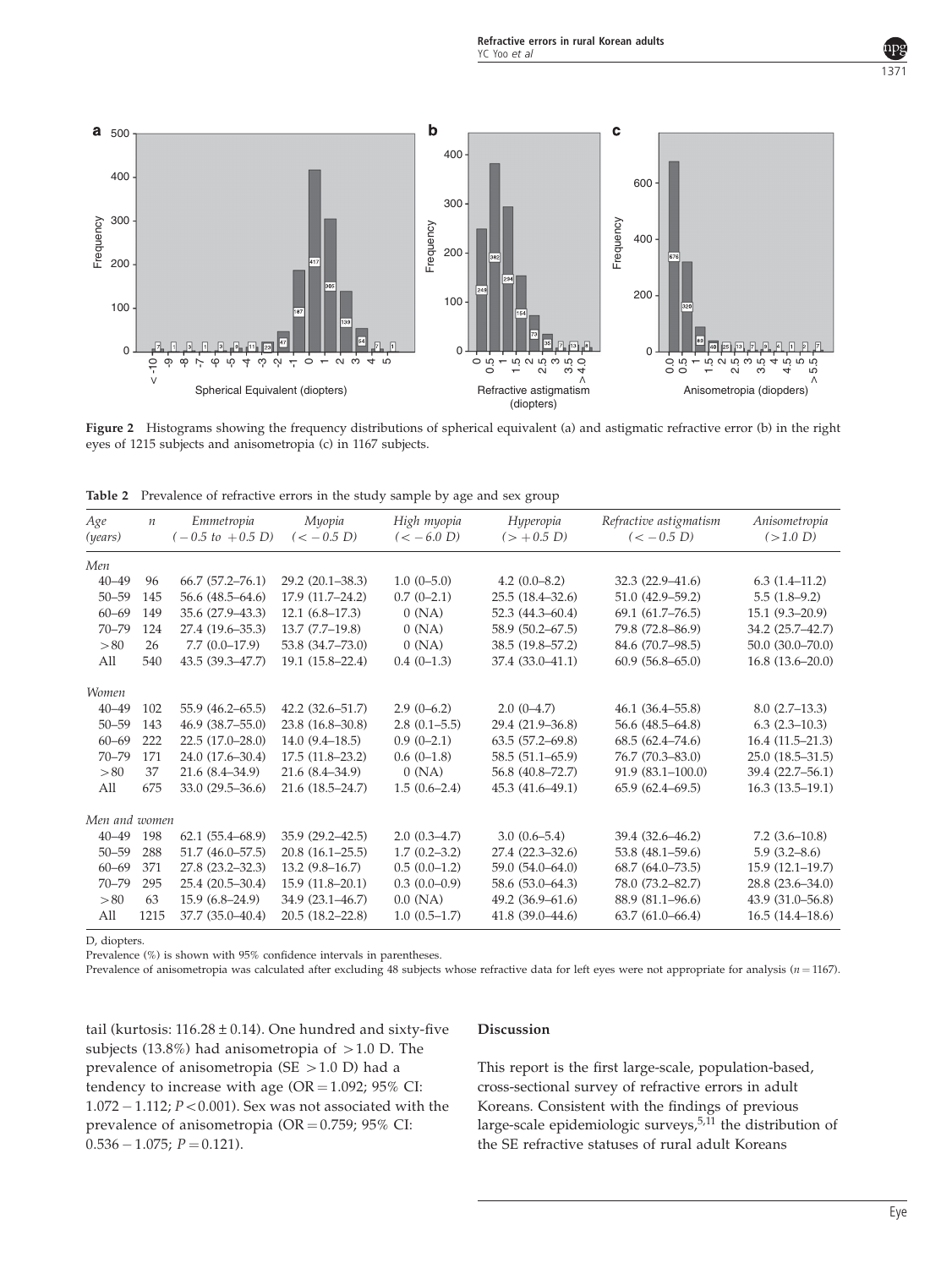demonstrated positive kurtosis and negative skewness (ie, positive mean values and prolongation of the myopic limb). When our results were compared with the overall crude prevalence of refractive errors published in previous population-based surveys, which were undertaken in various races and had similar age distributions and refractive error definitions to those of our study (Table 3), the prevalence of refractive errors in the Korean rural town studied here was slightly different from those found in samples of other races.[3–13](#page-6-0)

Although the prevalence of myopia varies across studies with no specific pattern observed by ancestral origin in adult populations, $16$  myopia is particularly prevalent in East Asia, especially among the Japanese.<sup>11</sup> The prevalence of myopia (SE  $<-0.5$  D) in rural adult Koreans was 20.5%. This was similar to the prevalence found in population-based studies of rural Chinese  $(18.8\%)$ ,<sup>[10,13](#page-6-0)</sup> but lower than that observed in populationbased studies of urban Chinese  $(32.3\%)$ ,<sup>[12](#page-7-0)</sup> Singapore Chinese  $(35.0\%)^7$  $(35.0\%)^7$  and Japanese  $(41.8\%)$ ,<sup>[11](#page-6-0)</sup> and higher than that found in a Mongolian population-based sample  $(17.2\%)$ .<sup>[9](#page-6-0)</sup> The prevalence of hyperopia (SE  $> +0.5$  D) in our study sample was 41.8%. This was higher than the prevalence figures reported in rural Chinese  $(20.0 - 23.1\%)$ ,<sup>[10,13](#page-6-0)</sup> Indonesians  $(32.1\%)$ ,<sup>[8](#page-6-0)</sup> Mongolians  $(32.9\%)^9$  $(32.9\%)^9$  $(32.9\%)^9$  and Japanese  $(27.9\%)$ ,<sup>[11](#page-6-0)</sup> and similar to those of other East Asian samples including Singapore Chinese  $(35.9\%)^7$  $(35.9\%)^7$  and urban Chinese  $(40.0\%)$ .<sup>[12](#page-7-0)</sup> The prevalence of high myopia (SE  $<-5.0$  D or  $-6.0$  D) in our study sample was 1.2% or 1.0%, respectively. This was lower than that reported in population-based studies of other East Asians (1.4–6.9%).<sup>7–13</sup>

A general pattern of changes in refractive errors by age group has been observed in previous large-scale

epidemiologic surveys.[7,8,11,12](#page-6-0) Our results correspond with the results of these studies, which reported that the prevalence of myopia generally follows a bimodal pattern in adults, initially declining with age and then increasing in the higher age groups. In contrast to myopia, the prevalence of hyperopia in our study sample generally increased with age and then decreased in people older than 70 years. Although the exact reason for these age-based prevalence patterns of hyperopia and myopia is still controversial, several theories have been postulated to explain this observation. The prevalence of myopia, which is believed to develop between 6 and 14 years of age, remains relatively constant thereafter and tends to decline after middle age.<sup>[17](#page-7-0)</sup> This decline can be attributed to previous findings that older people have shorter mean axial lengths compared with younger people.[7](#page-6-0) The shortening of axial length with age can be explained by a cohort effect, especially in East Asian populations, where myopia prevalence rates of over 32% in children of age  $5-15$  years have been reported.<sup>[18–20](#page-7-0)</sup> Factors such as increasing urbanization and more intensive nearwork demands have been thought to contribute to the high myopia rates in younger age groups. However, it is also possible that the changes occur as a result of longitudinal changes due to aging. Myopic shift from the age of 70 years and onward is thought to be related, at least in part, to the development of lens nucleosclerosis. In our study, the degree of nuclear sclerosis of the lens increased with age  $(r = 0.470)$ ,  $P < 0.01$ ) and this trend was apparent at age groups after the 70 – 79-year-old age group (independent t-test,  $P < 0.001$ ). Also, the degree of nucleosclerosis was associated with myopia in a logistic regression analysis using age, sex, and nucleosclerosis as variables  $(OR = 1.360; 95\% CI: 1.198 - 1.574; P < 0.01)$ . Several

|  |  |  |  |  |  |  | Table 3 Reported prevalence figures of refractive errors in previous population-based studies |  |
|--|--|--|--|--|--|--|-----------------------------------------------------------------------------------------------|--|
|--|--|--|--|--|--|--|-----------------------------------------------------------------------------------------------|--|

| Study                   | Sample                 | $\boldsymbol{n}$ | Age<br>(years) | Myopia<br>$(< -0.5 D)$<br>(%) | High myopia<br>$(< -6.0 D)$<br>(%) | Hyperopia<br>$(> +0.5 D)$<br>(%) | Astigmatism<br>$(< -0.5D)$<br>(%) | Anisometropia<br>$(>1.0D)$ $(\% )$ |
|-------------------------|------------------------|------------------|----------------|-------------------------------|------------------------------------|----------------------------------|-----------------------------------|------------------------------------|
| Beijing Eye Study       | Chinese                | 4319             | >40            | 21.8                          | 2.6                                | 20.0                             |                                   |                                    |
| Handan Eye Study        | Chinese                | 5251             | >40            | 18.8                          | 1.4                                | 23.1                             |                                   |                                    |
| Tanjong Pagar Study     | Singapore Chinese      | 1113             | >40            | 35.0                          | 6.9 <sup>a</sup>                   | 35.9                             | 43.9                              | 20.0                               |
| Liwan Eye Study         | Chinese                | 1269             | $\geq 50$      | 32.3                          | $\overline{\phantom{0}}$           | 40.0                             | $48.3^{b}$                        |                                    |
| Sumatra                 | Indonesian             | 358              | $\geq 40$      | 34.1                          | 1.7                                | 32.1                             | 59.8                              | 24.3                               |
| Mongolia                | Mongolian              | 1617             | >40            | 17.2                          | 2.7 <sup>a</sup>                   | 32.9                             | 40.9                              | 10.7                               |
| Tajimi Study            | Japanese               | 2829             | >40            | 41.8                          | 5.5                                | 27.9                             | 54.0                              | 15.1                               |
| Beaver Dam Eye Study    | European-American 4275 |                  | >43            | 26.2                          | –                                  | 49.0                             | $\overline{\phantom{m}}$          |                                    |
| Blue Mountain Eye Study | European-American 3174 |                  | >49            | 15.5                          | -                                  | 56.6                             | 37.0                              | 14.1                               |
| Baltimore Eye Study     | European-American      | 2659             | $\geq 40$      | 24.1                          | 1.9 <sup>a</sup>                   | 47.4                             |                                   |                                    |
| Baltimore Eye Study     | African-American       | 2200             | >40            | 20.9                          | 0.9 <sup>a</sup>                   | 38.1                             |                                   |                                    |
| <b>Barbados</b>         | Afro-Caribbean         | 4036             | $\geq 40$      | 21.9                          | –                                  | 46.9                             |                                   |                                    |
| Namil Study             | Korean                 | 1215             | $\geq 40$      | 20.5                          | 1.0                                | 41.8                             | 63.7                              | 13.8                               |

D, diopters.

<sup>a</sup>High myopia defined as spherical equivalents  $<-5.0$  D.

<sup>b</sup>Refractive astigmatism defined as  $<-0.75$  D.

<span id="page-4-0"></span>1372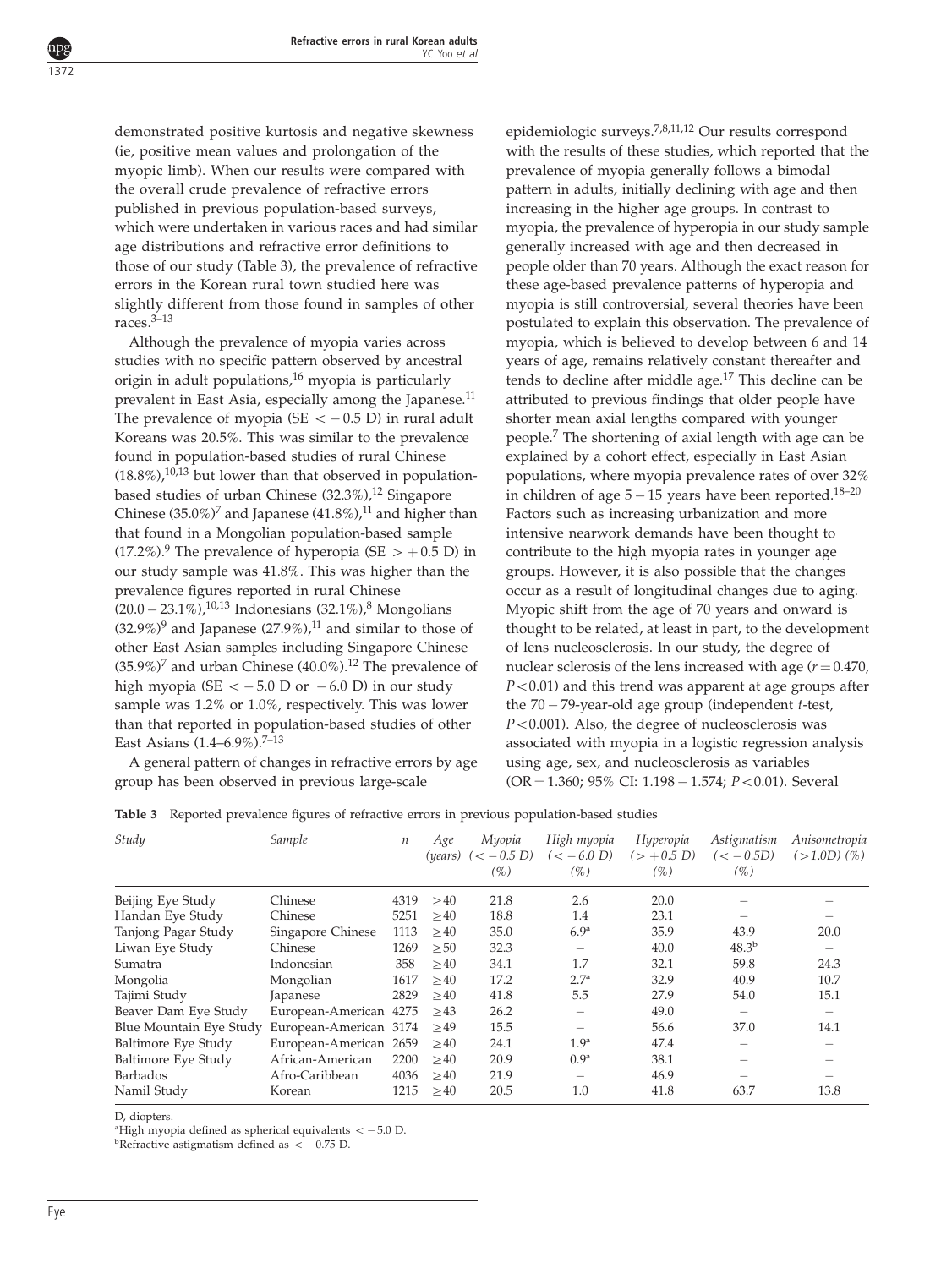studies have demonstrated an association between nuclear cataracts and myopia.[9,11–13](#page-6-0) It has been suggested that this may be due to an increase in the density, and hence the refractive index, of the lens with age.

Figure 3 summarizes the age-specific rates of myopia and hyperopia in East Asian adults, as derived from population-based studies with available published data based on similar definitions of refractive error and age categories. In people aged 40- 49 years, who are less often affected by nuclear cataracts, the rates of myopia are remarkably different among East Asian populations. The prevalence of myopia was highest in Japanese living in the city of Tajimi and lowest in rural Mongolians. Interestingly, the differences in myopia prevalence disappeared in the middle-age groups. The prevalence of myopia in rural adult Koreans was similar to that of rural Chinese and lower than that of urban Chinese. However, in the youngest age group, the prevalence of hyperopia was not remarkably different among East Asian populations except for rural Mongolians. A shift toward hyperopia in the middle-age groups and an increase in myopia in the oldest age groups was found in all study populations.

The crude prevalence of astigmatic refractive errors (cylinder  $<-0.5$  D) in our study sample was 63.7%, which is the highest reported value among the previously reported population-based studies ([Table 3](#page-4-0)). The frequency of clinically significant reactive astigmatism (cylinder < – 1.0 D) was 34.8% (95% CI: 32.1 - 37.5%). These results may be due in part to our measurement techniques in assessing refractive errors. We measured astigmatic refractive errors with an autorefractometer and did not adjust it using subjective refraction. There was a significant age-dependent increase in the prevalence of astigmatic refractive errors in our study. This result is consistent with the results reported in previous epidemiologic surveys.

The frequency of anisometropia  $(>1.0$  D) in rural adult Koreans was similar to the frequencies observed in epidemiologic surveys of Japanese  $(15.1\%)$ ,<sup>[11](#page-6-0)</sup> Mongolians  $(10.7\%)$ , and subjects of European descent  $(14.1\%)$ , and lower than those observed in Singapore Chinese  $(20.0\%)^7$  $(20.0\%)^7$ and Indonesians  $(24.3\%)$ .<sup>[8](#page-6-0)</sup> The frequency was strongly

associated with age, a result that is consistent with the results of previous studies. $7-13$  Both astigmatism and anisometropia demonstrated a monotonic increase in prevalence with age.

The association of sex with refractive errors has not been well established. Some studies have reported that the prevalence of myopia is higher in men than in women.[5,6](#page-6-0) In other studies, however, this trend was not observed<sup>[4](#page-6-0)</sup> or was even reversed between sexes.<sup>3,10</sup> Our study demonstrated that there are no differences in sexes with regard to the overall rates of myopia and other refractive errors.

Several potential limitations of our study should be considered when interpreting our results. First, our study sample was drawn from a rural Korean population that had a significantly different age structure than the general Korean population. Second, we did not take into account the environmental factors that may have affected refractive errors, especially myopia. Differences in education, housing, and income may restrict the standardization of our results to the census population and limit comparisons of our results with those from other populations. Third, our study was not a longitudinal epidemiologic survey but rather a crosssectional study. Considering that the age-related changes in refractive errors revealed in our cross-sectional study may be due to both real biological aging effects and cohort effects, a longitudinal epidemiologic survey may be needed to confirm our results. The Beaver Dam Eye Study,<sup>[21](#page-7-0)</sup> which provided the only available report of age-related longitudinal changes in refractive error over a 10-year period in a population-based sample, found that both biological and cohort effects on refractive error appeared to be important in determining changes in the age-specific prevalence of refractive errors over time. Cohort effects were demonstrated by substantial changes in mean SE. Further longitudinal data are needed to evaluate whether similar cohort effects occurred in our population. Fourth, our data do not address the prevalence of refractive errors in children and younger adults. It has been reported that children have high rates of myopia. Therefore, the lack of



Figure 3 Prevalence of myopia (a) and hyperopia (b) in various population-based epidemiologic surveys of East Asians.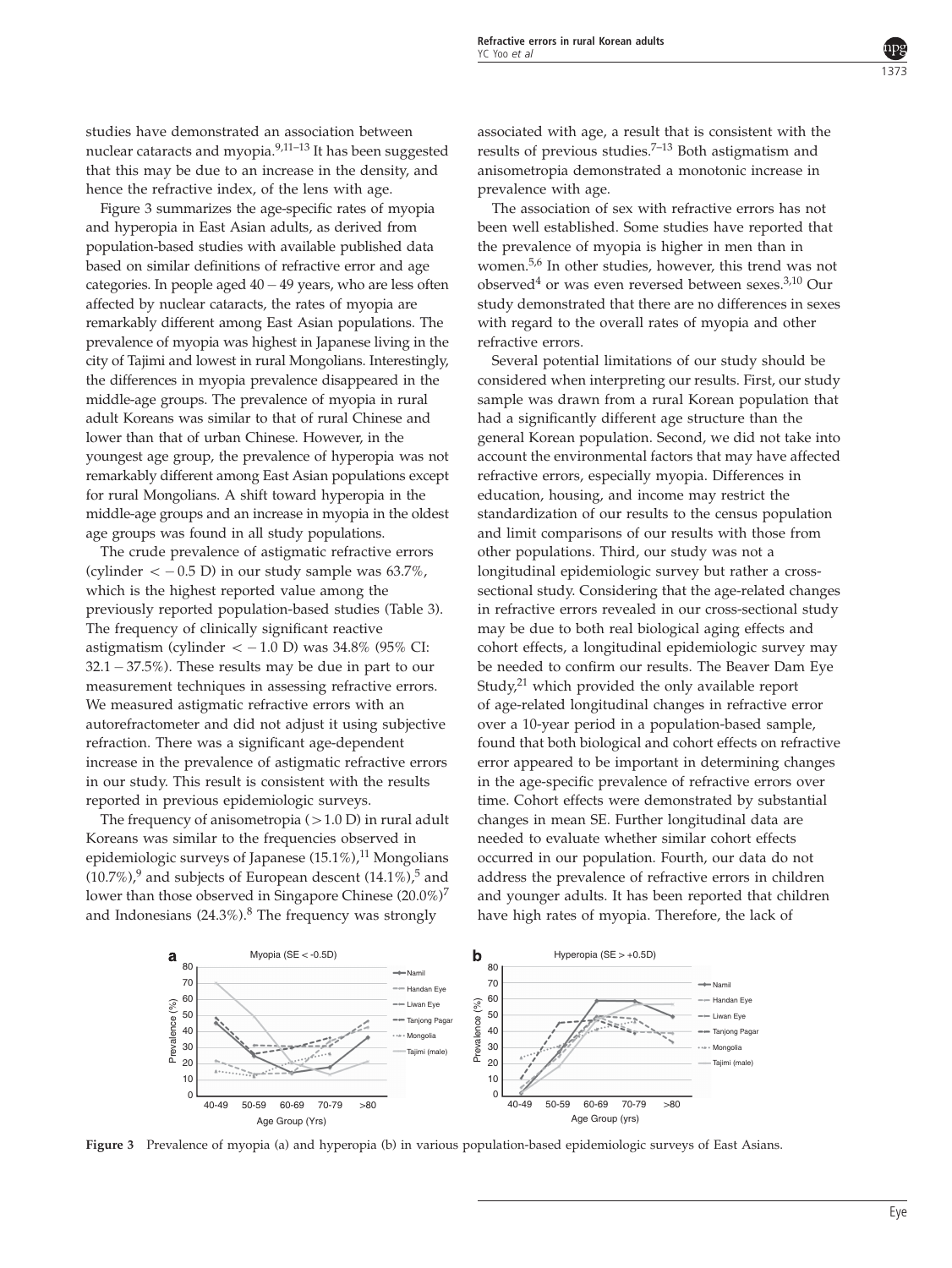refraction data for this age group may be an important gap in our understanding of the prevalence of refractive errors. Fifth, the response to the screening examination was 79.5%. Although the overall participation rate was high, this rate was lower among younger people than among older people ([Table 1](#page-2-0)). This would potentially underestimate the prevalence of myopia in younger age groups. In addition, participants excluded from the analyses due to cataract surgery were older and included more females, this would also over- or underestimate the prevalence of refractive error. Lastly, the use of noncycloplegic refraction to calculate SE may have artificially induced greater degrees of myopia due to some amount of accommodation, especially in younger subjects.

In summary, the present report from the Namil Study has documented the refractive status of a rural adult Korean population in detail. Consistent with previous studies, our results demonstrated that the prevalence of myopia and hyperopia in rural adult Koreans changes with age according to a bimodal pattern. Regarding other refractive errors, there was a monotonic increase in the prevalence of refractive astigmatism and anisometropia with age. Other remarkable observations of our study include the fact that hyperopia, but not myopia, was more common in women than in men and that this Korean sample had a higher prevalence of reactive astigmatism and a lower prevalence of high myopia compared with previous studies of other East Asian populations.

#### Summary

<span id="page-6-0"></span>1374

#### What was known before

• Although many data have been collected to help predict the prevalence of refractive errors in most populations, epidemiologic data for Koreans has not been previously reported.

What this study adds

- $\bullet$  The prevalence of myopia and hyperopia in rural adult Koreans was similar to that of rural Chinese.
- The prevalence of high myopia was lower in this Korean sample than in other East Asian populations, and astigmatism was the most frequently occurring refractive error.

## Conflict of interest

The authors have no proprietary or commercial interest in any of the materials discussed in the article.

## Acknowledgements

This study was supported by Alcon Korea, Merck Korea, Pfizer Korea, Taejoon Pharmaceutical, Zeiss Korea, and the Korean Ophthalmological Society.

#### Statement about conformity with author information

The IRB approval was before the study began. The study protocol adhered to the tenets of the Declaration of Helsinki and the municipal law of the Province of Chungcheonganm-do and was approved by the ethics committee of Chungnam National University Hospital and registered on the website Clinical Trials.gov (registration number: NVT00727168). Written informed consent was obtained from all participants.

#### Author contributions

Design of the study (KHP, CYK, and TWK), conduct of the study (JMK, KHP, CYK, and TWK), collection, management, and analysis of the data (YCY and JMK), interpretation of the data (YCY, JMK, and KHP), preparation of manuscript (YCY), review of the manuscript (YCY and JMK).

#### References

- 1 Resnikoff S, Pascolini D, Mariotti SP, Pokharel GP. Global magnitude of visual impairment caused by uncorrected refractive errors in 2004. Bull World Health Organ 2008; 86(1): 63–70.
- 2 Resnikoff S, Kocur I, Etya'ale DE, Ukety TO. Vision 2020 - the right to sight. Ann Trop Med Parasitol 2008; 102(Suppl): 13–15.
- 3 Wang Q, Klein BE, Klein R, Moss SE. Refractive status in the beaver dam eye study. Invest Ophthalmol Vis Sci 1994; 35(13): 4344–4347.
- 4 Katz J, Tielsch JM, Sommer A. Prevalence and risk factors for refractive errors in an adult inner city population. Invest Ophthalmol Vis Sci 1997; 38(2): 334–340.
- 5 Attebo K, Ivers RQ, Mitchell P. Refractive errors in an older population: the blue mountains eye study. Ophthalmology 1999; 106(6): 1066–1072.
- 6 Wu SY, Nemesure B, Leske MC. Refractive errors in a black adult population: the barbados eye study. Invest Ophthalmol Vis Sci 1999; 40(10): 2179–2184.
- 7 Wong TY, Foster PJ, Hee J, Ng TP, Tielsch JM, Chew SJ et al. Prevalence and risk factors for refractive errors in adult Chinese in Singapore. Invest Ophthalmol Vis Sci 2000; 41(9): 2486–2494.
- Saw SM, Gazzard G, Koh D, Farook M, Widjaja D, Lee J et al. Prevalence rates of refractive errors in Sumatra, Indonesia. Invest Ophthalmol Vis Sci 2002; 43(10): 3174–3180.
- 9 Wickremasinghe S, Foster PJ, Uranchimeg D, Lee PS, Devereux JG, Alsbirk PH et al. Ocular biometry and refraction in Mongolian adults. Invest Ophthalmol Vis Sci 2004; 45(3): 776–783.
- 10 Xu L, Li J, Cui T, Hu A, Fan G, Zhang R et al. Refractive error in urban and rural adult Chinese in Beijing. Ophthalmology 2005; 112(10): 1676–1683.
- 11 Sawada A, Tomidokoro A, Araie M, Iwase A, Yamamoto T. Tajimi Study Group. Refractive errors in an elderly Japanese population: the Tajimi study. Ophthalmology 2008; 115(2): 363–370; e3.